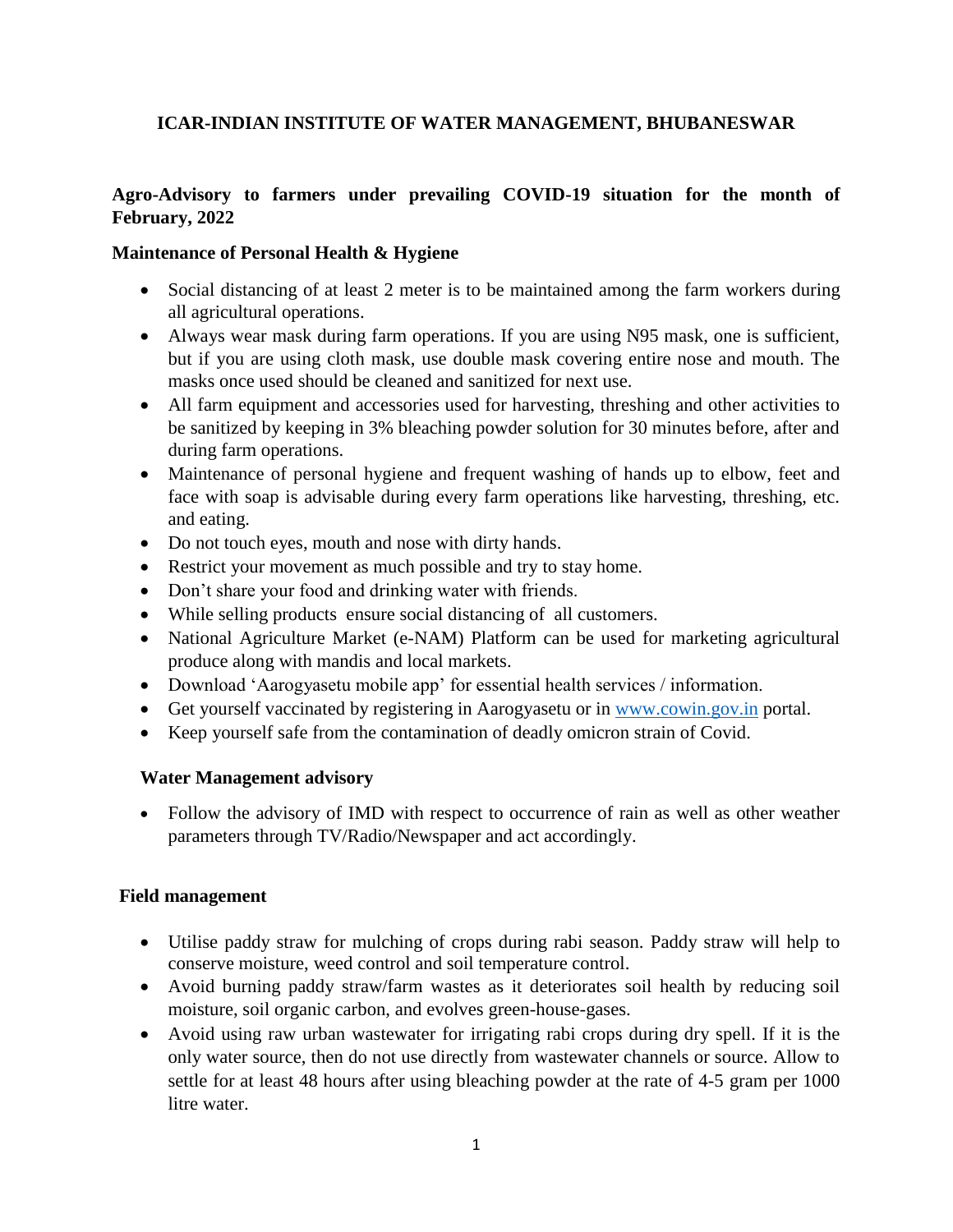- Collect farm wastes and paddy straw and leftover fodder after feeding animals for composting/vermicomposting.
- Provide adequate drainage in vegetable and field crops to immediately drain out excess water due to untimely rain.

## **Crop management**

#### **Boro rice/Dalua rice**

- Rice transplanting should be completed by using 4 to 5 week seedlings as soon as possible. A shallow submergence of 2 to 5 cm is desired for easy crop establishment and weed management.
- For already transplanted crop, standing water of 5 cm for initial 15 to 20 days helps in easy root proliferation, crop growth and weed management.
- At tillering stage, alternate wetting and drying should be practiced using perforated pipe inserted in soil for water saving.

#### **Wet direct sown rice**

- Maintain a thin film of water for proper establishment and early growth of seedlings.
- With increase in seedling height, a shallow submergence for 5 to 10 days is desired for fast establishment, crop health and weed management.

#### **Wheat**

• Third and fourth irrigation to wheat crop should be applied at 70-75 DAS (late jointing stage) and 90-95 DAS(Days after sowing), respectively.

#### **Gram**

 Do not give heavy irrigation to gram crop and avoid irrigation during flowering stage for getting higher yield.

#### **Maize / Sweet Corn**

• In maize/ sweet corn crop, tasselling to silking stage should not be kept water stressed.

#### **Horticultural crop management**

 For control of Blossom blight diseases of mango spray mixed composition of Carbendazim  $12 +$  Mancozeb 63 WP @ 2 g per litre of water on appearance of first symptoms.